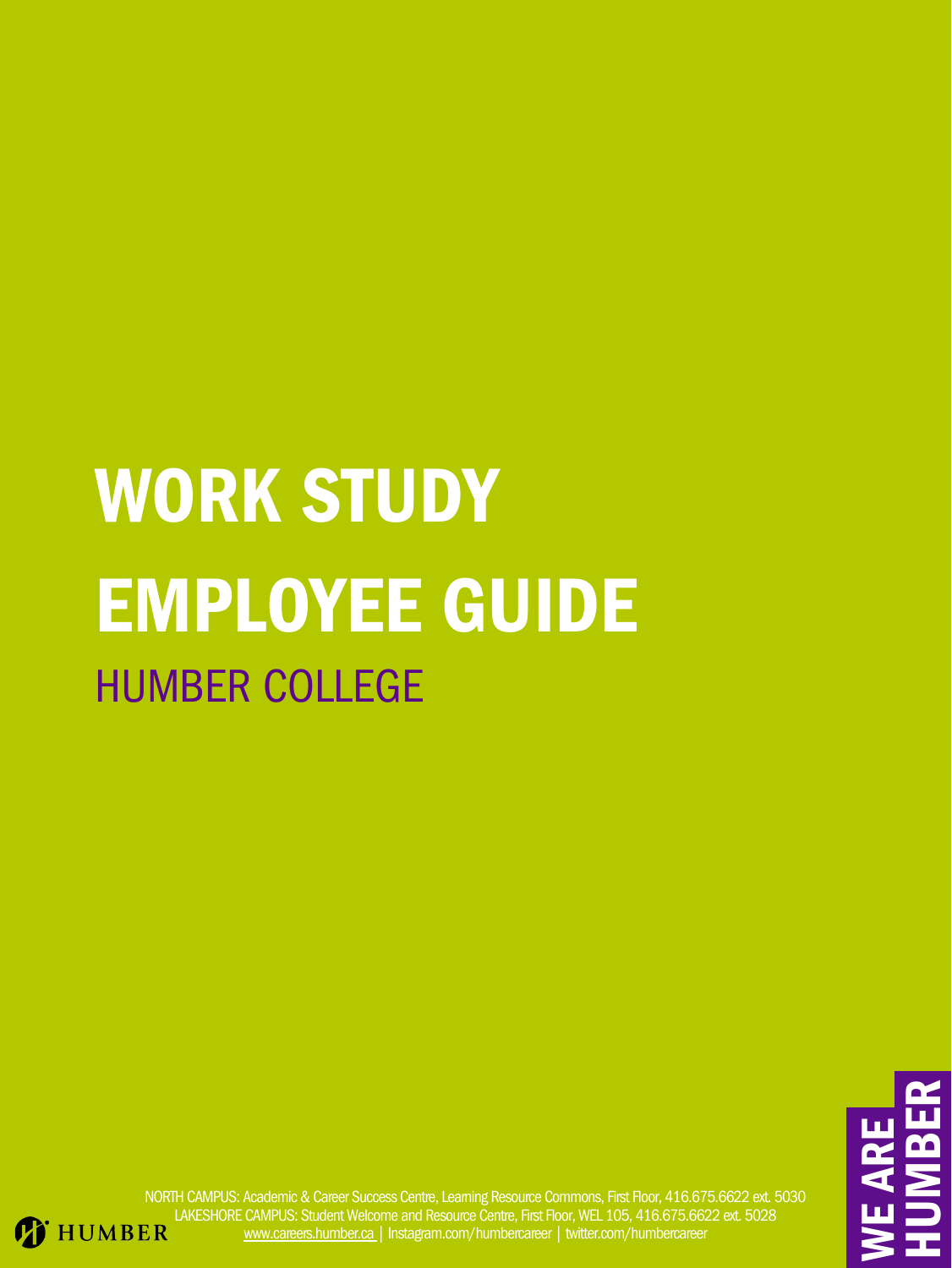#### Maintaining Work Study Eligibilty:

- Be a Domestic student currently enrolled in studies (Canadian citizen, Protected Person, or Permanent Resident)
- Demonstrate financial need.
- Be a full-time student under OSAP's definitions\*
- Maintain good [academic](https://academic-regulations.humber.ca/) standing in a ministry-approved post-secondary program
- Have a Social Insurance Number (SIN)

## Eligibility:

To participate in the program, students must:

## What is the Work Study Program?

The Work Study Program provides students with the opportunity to develop transferable skills through paid work on campus. The Work Study Program is needs-based and funded by Humber College.

\*For most students, this means a minimum 60% course load; or 40% course load if registered with Accessible Learning *Services*

As a Work Study employee, Work Study students are required to continue to meet eligibility requirements throughout their student employment contract period. It is the student's responsibility to communicate change in eligibility with their supervisor.

Work Study eligibility checks will be conducted throughout the semester.

# The Work Study Program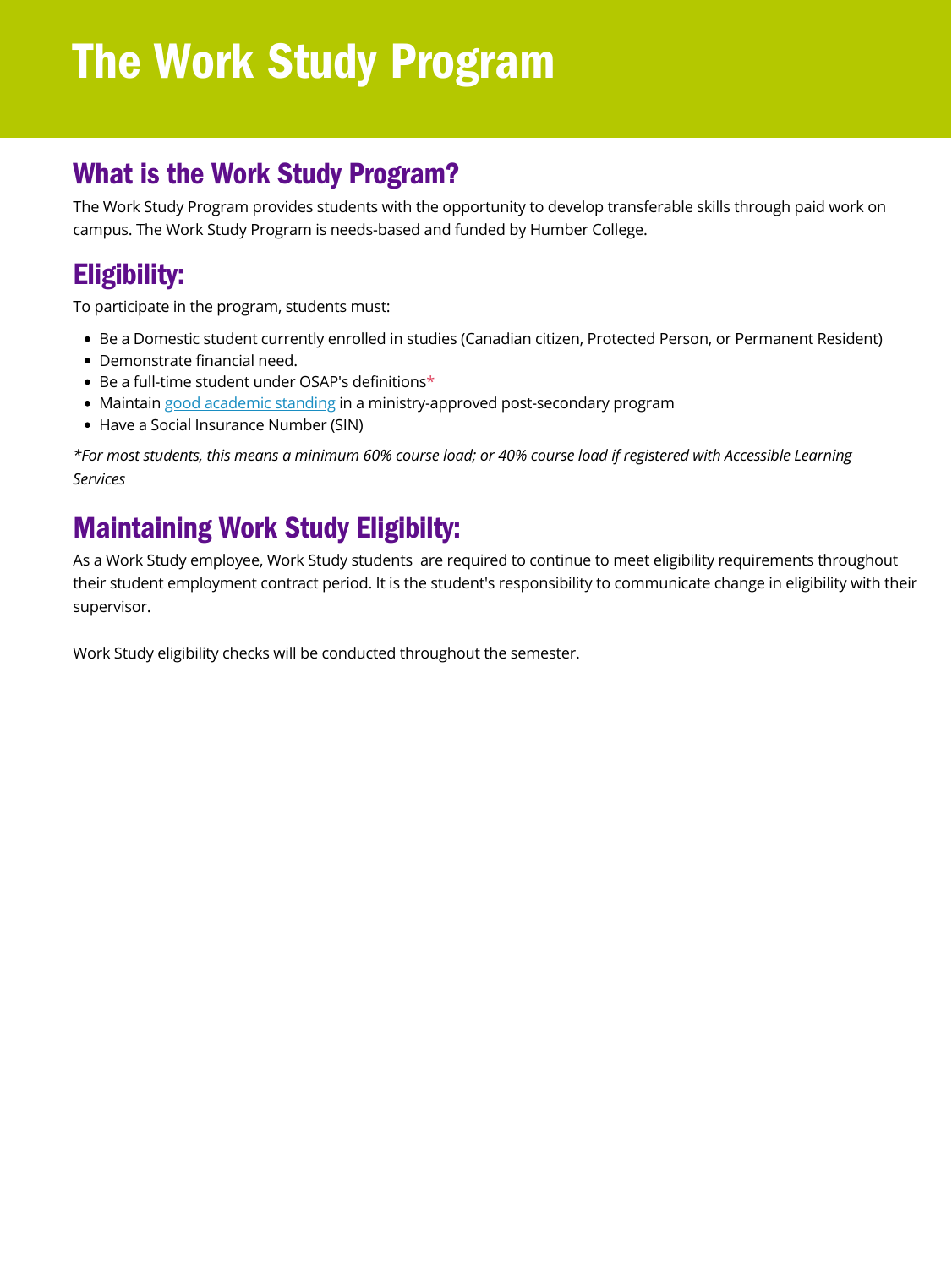Work Study employees are required to complete the following training modules **within one month** of being hired. If you're previously completed any of the below training(s), please connect with your supervisor for next steps. Additional training may be required by your supervisor.

#### **Mandatory trainings should be completed during work hours:**



## **Mandatory Training**

#### **Health and Safety Training**

#### **Human Rights, Equity, & Diversity Training**

| <b>Training</b>                                                                                               | <b>Delivery Mode</b> | <b>URL</b>                                                                                                                  |
|---------------------------------------------------------------------------------------------------------------|----------------------|-----------------------------------------------------------------------------------------------------------------------------|
| <b>Health and Safety</b><br><b>Training</b>                                                                   | Online               | http://hrs.humber.ca/learning/courses-<br>workshops/student-worker-health-safety-<br>training.html                          |
| <b>COVID Awareness</b><br>Training (subject to<br>change, please contact<br>your manager for full<br>details) | Online               | https://humber.ca/staff/announcement/<br>new-mandatory-employee-covid-19-<br>awareness-training-return-campus-fall-<br>2021 |

| <b>Training</b>                                                                                                                           | <b>Delivery Mode</b> | <b>URL</b>                                                                                       |
|-------------------------------------------------------------------------------------------------------------------------------------------|----------------------|--------------------------------------------------------------------------------------------------|
| <b>Sexual Violence Training for</b><br>Employees                                                                                          | Online               | http://www.humanresources.humber.ca/hu<br>man-rights-equity-diversity/training-<br>programs.html |
| <b>AODA Accessible</b><br><b>Customer Service Training</b>                                                                                | Online               |                                                                                                  |
| <b>Integrated Accessibility</b><br><b>Standards Regulation &amp;</b><br><b>Ontario Human Rights Code</b><br>Training (IASR/OHRC Training) | Online               |                                                                                                  |
| Pathways to Human Rights,<br><b>Education and Actions</b>                                                                                 | Online               |                                                                                                  |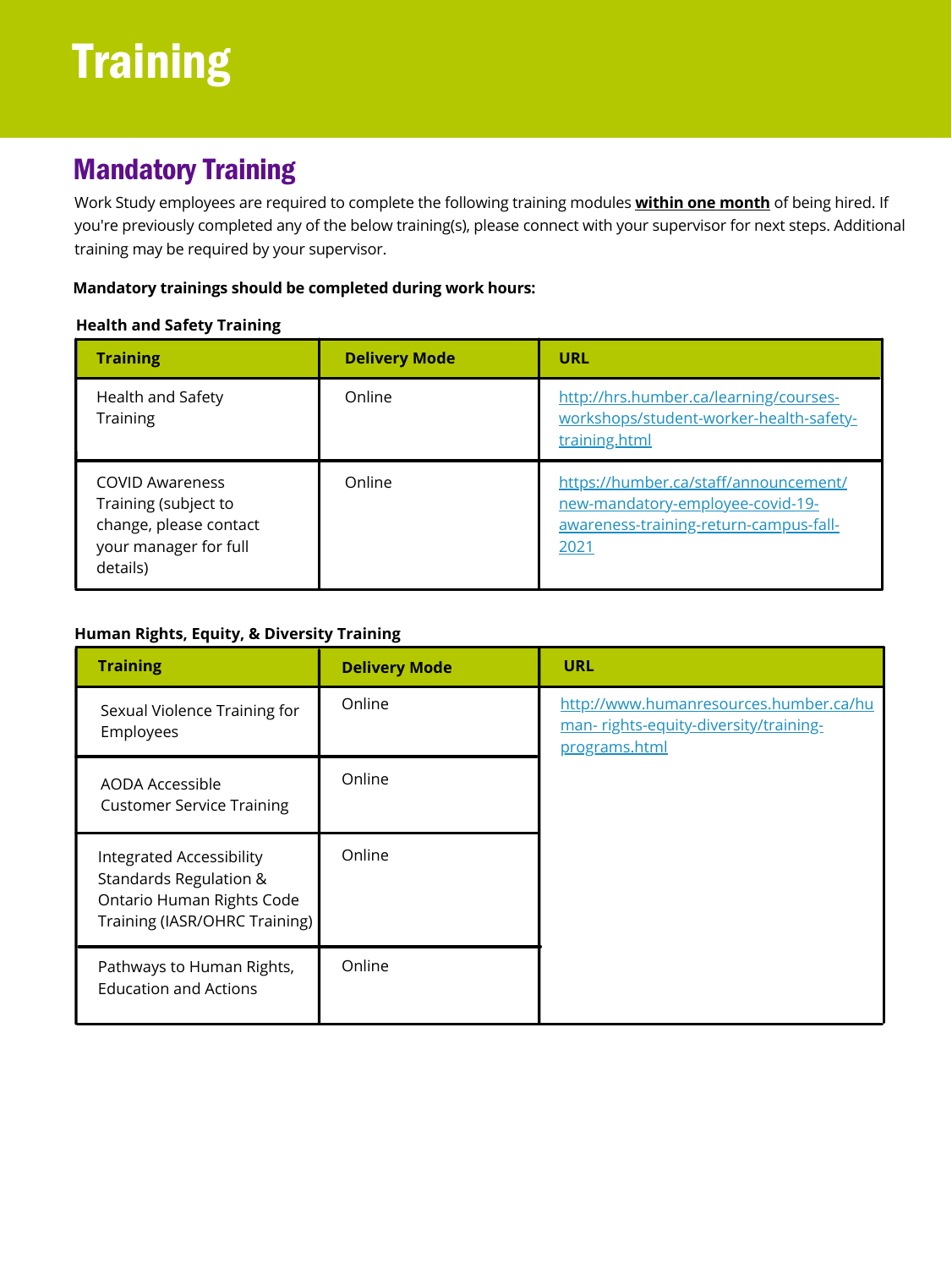# Training

#### **Bringing in the Bystander**

Bystander Intervention training is an important piece in preventing and responding to sexual violence. This program is a component of Humber's overall strategy of prevention. Through discussion of issues and role-playing of common sexual violence scenarios, participants come to understand how they play a part in proactively preventing sexual and relationship violence, how they can help survivors get the help and support they need, and how they contribute to the creation of a campus climate that reflects a commitment to safety for all.

For more information or to request a session visit https://humber.ca/student-life/sexual-assault/get-involved

#### Additional Recommended Training